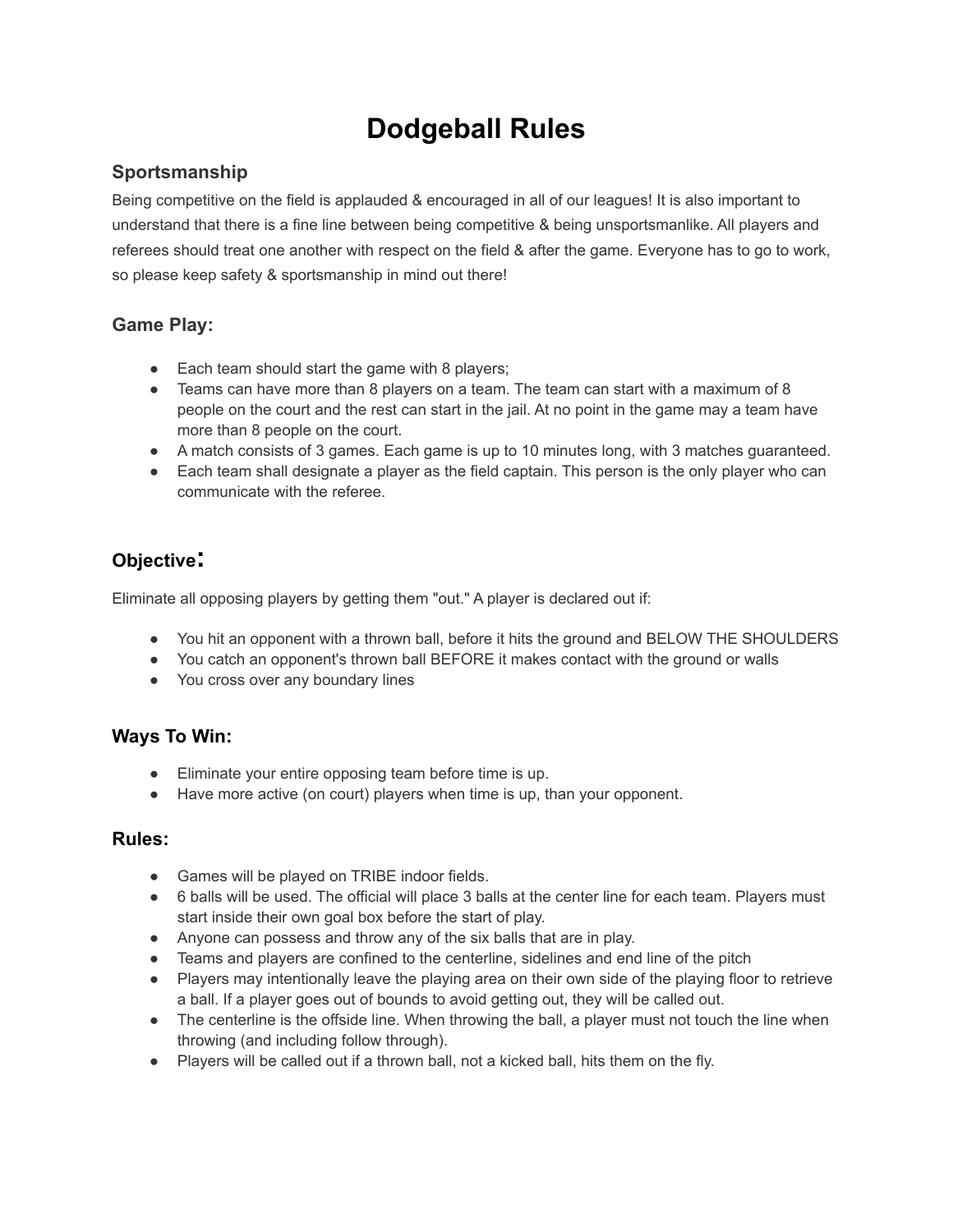- If a player unintentionally or intentionally throws a ball and the ball hits an opposing player in the head the player who threw the ball is out. If a player ducks or is on the ground and is hit in the head, the player hit will be called out. Balls must be thrown below the shoulders.
- Players will be called out if a ball they throw is caught on the fly.
- Deflections off the floor or the official do not count as an out if caught. Deflections off of a wall or net do not count as an out if caught. Deflections off a teammate do count, and both players are out.
- Deflections off of a player that then hit the wall result in the defending player out regardless if the ball is caught or not. The ball is dead as if it hit the floor once it hits the wall.
- If a ball hits another ball, which a player has in their possession, it does not make either player out. If the ball is dropped as a result of contact from the thrown ball, then the player who drops the ball is out. If a player partially blocks a thrown ball and the ball makes contact with the person's body, he/she is out (hands and wrists are considered part of the ball).
- If a ball hits another ball, which a player has in their possession and that ball is caught by a teammate, the person who threw the ball is out. If a ball hits another ball, which a player has in their possession and that ball hits a teammate, the person who was hit is out.
- If a player throws a ball and it deflects off an opposing player; as long as the ball is caught prior to being called dead (hits the floor, referee, wall, or other) the player who threw the ball is out.
- If a player catches an opponent's ball, the first teammate to go out, will then be allowed to come back into the game. If a team has started with players in jail (meaning they are playing with more than 8 total players), they may not bring someone in for a catch if they are at full strength. Catches may not be "saved" until someone on their team gets out in this instance either.
- If a player is stalling, or making no attempt to play a ball they may be called out (approximately 10 seconds). The referee may provide a 5 second warning call to a player prior to calling them out. The referee does not have to provide the 5 second warning in order to call players out.
- Once a player is out, they must immediately leave the floor, raise their hand to show that they are out, and go to jail. Players who have been called out cannot retrieve stray balls for their teammates, or that ball will be given to the other team.

#### **Rules Enforcement:**

- Each game will be played under the "honor's system". This means that games are to be self-officiated. If you know you are out, please go to jail!
- Any dispute that cannot be resolved will be ruled over by the court monitor.
- The court monitor's ruling is final.
- Be responsible for your actions and maintain self control.
- Do not taunt or bait opponents. Refrain from using foul language
- If a team receives a forfeit during the regular season it will be scored 7-0

#### **Rosters & Waivers Required**

All players must be listed on the team roster AND must accept & sign the online waiver to be allowed to play. Team Leader registers and pays the team fee. Team Leader receives a link to complete their roster (name, date of birth, email address for digital waiver). Players added to the roster will receive a link to the facility participation waiver. Every player must be on the roster and accept the digital waiver before the first game.